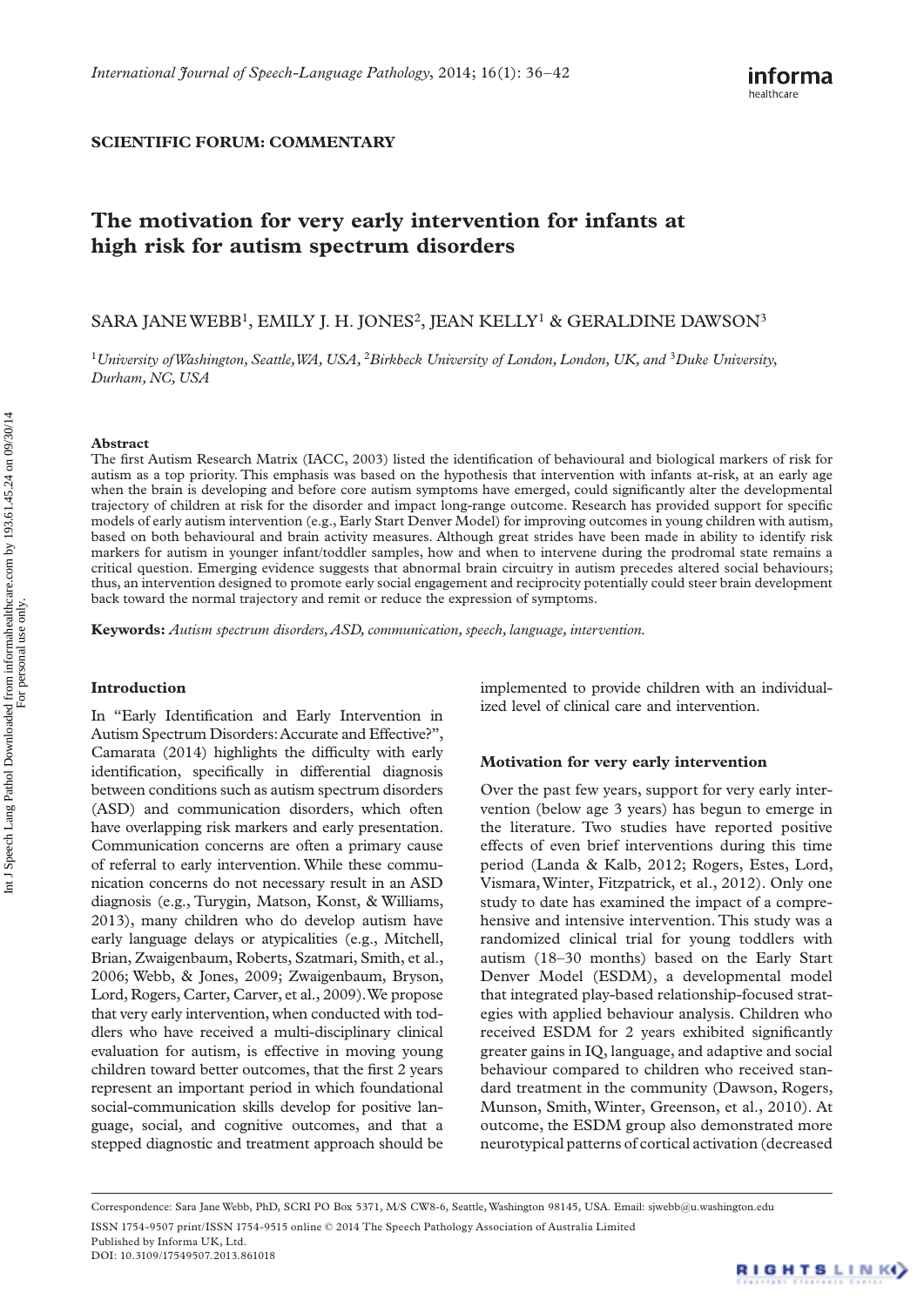alpha power and increased theta power) and increased neural response (faster Nc latency) to social stimuli. In fact, the responses in the ESDM group did not differ from age-matched neurotypical controls. In contrast, the control group of children with ASD who received community-based interventions showed the opposite pattern (increased cortical activation and faster processing of objects compared to faces). In the ESDM group, normalized patterns of viewing social information were also associated with improved social behaviour (Dawson, Jones, Merkle, Venema, Lowy, Faja, et al., 2012). Longitudinal follow-up is still in progress, but it is hypothesized that children who received ESDM will have foundational skills that will allow them to be better integrated into schools and communities, with less support cost and greater social and adaptive opportunities.

It is noteworthy that, although greater improvements in cognitive, social, and language skills and normalization of some aspects of brain activity were apparent in the children who received the ESDM intervention, children in the comparison group who received community-based intervention also showed improvements in brain activity. Specifically, after early identification and access to 2 years of intervention, both ASD groups (ESDM and Community Intervention) showed a typical pattern of early stage processing of facial information (e.g., faster and more negative N170 amplitude to faces than objects). These findings represent an improvement from neural responses to faces found at the entrance to the study (Webb, Jones, Merkle, Venema, Greenson, Murias, et al., 2011). These results, suggest that both groups demonstrated improvement of basic neural social processes (compared to Webb, Dawson, Bernier & Panagiotides, 2006; Burner, Jones, Venema, Murias et al., 2013). We suggest that, due to the dynamic and plastic nature of early brain development in ASD, both specific and general early interventions may alter the course of brain and behavioural development in young children.

How might early interventions that focus on social engagement improve outcomes, including brain responses to social stimuli, in young children with ASD? The social motivation hypothesis (Dawson, Webb, & McPartland, 2005) posits that autism is related to core impairment in social motivation — the affective tagging of socially relevant stimuli (e.g., Dawson et al., 2005; Grelotti, Guathier, & Schultz, 2002; Waterhouse, Fein, & Modahl, 1996). The emergence of core symptoms may be related to dysfunction or delay in the development of the neural circuits involved in forming representations of the reward value of social stimuli, such as the orbitofrontal cortex-amygdala pathway (Schoenbaum, Setlow, Saddoris, & Gallagher 2003). This system is involved in the formation of stimulus-reward learning. Tasks that involve the temporal lobe-orbitofrontal circuit such as the delayed non-match to sample and object discrimination reversal are impaired in young children with autism (Dawson, Carver, Meltzoff, Panagiotides, McPartland, & Webb, 2002; Jones, Webb, Estes, & Dawson, 2013), and are related to the severity of the joint attention impairment in autism (Dawson, Munson, Estes, Osterling, McPartland, Toth, et al. 2003).

As children become more motivated to attend to and engage with other people, their experience with faces and voices, which occurs in the context of social interactions, increases. This facilitates cortical specialization for faces and linguistic stimuli and the fine-tuning of perceptual systems for social and linguistic processing (Johnson, Griffin, Csibra, Halit, Farroni, De Haan, et al., 2005). These areas become specialized for the processing of social information, and become increasingly integrated with regions involved in reward circuitry as well as regions involved in attention and actions (cerebellum, prefrontal/ cingulate cortex). As a result, a more complex social brain circuitry emerges, supporting more complex behaviours, such as disengagement of attention, joint attention, intentional communication, imitation and language.

Early core symptoms of autism may represent the failure of these brain systems to develop and become specialized and functionally integrated (Johnson et al., 2005). Both general and specific neural pathways within the social-brain system circuitry could be affected by early intervention during a period of (potential) maximal plasticity. Models of intervention such as ESDM, which is a comprehensive approach focused on interpersonal exchanges and shared engagement, may provide the necessary supplementary stimulation to promote brain circuitry that integrates motivation and attention, thereby facilitating learning and continued brain and behavioural development.

#### **Why the first 2 years matter**

Summarized by Zwaigenbaum, Bryson, and Garon (2013), a number of behavioural risk markers of autism can be identified at 12 months in infants who go on to develop ASD. These behavioural markers have been documented in both prospective high-risk samples as well as using retrospective reports and home videotapes. These markers reflect decreased social-communicative behaviours such as failure to orient to social stimuli (e.g., responding to name), reduced eye contact, reduced positive affect, and fewer communicative gestures. While differentiation of ASD from general developmental delay during the 12 and 24 months remains difficult; by 2 years, reduced social-communicative initiations and responses in the context of social information begins to differentiate groups. Social communicative gestures (such as gaze and pointing) between  $12-24$ months are critical to the formation and maintenance of shared awareness of an event or object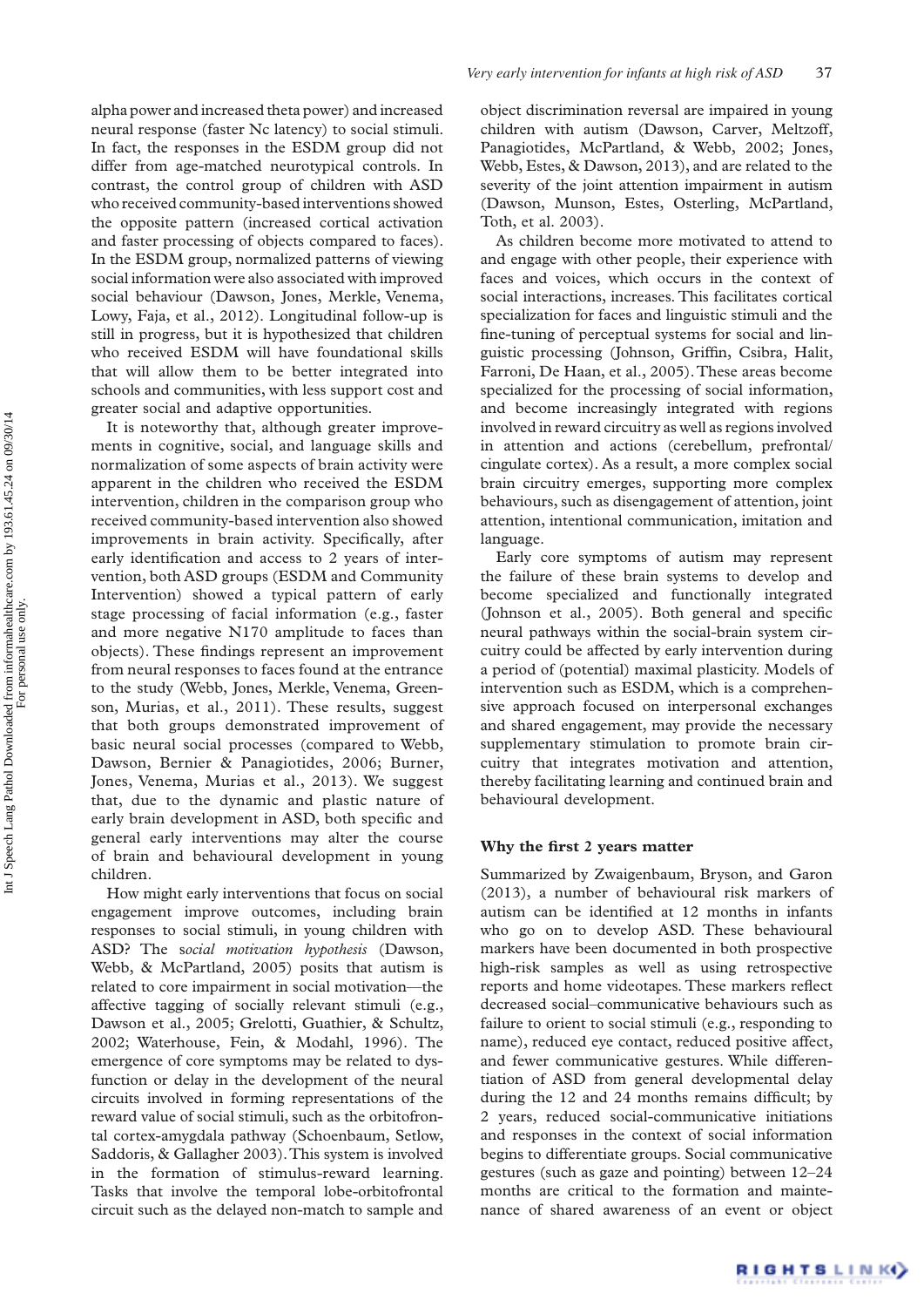and are predictive of level of later language development (e.g., Carpenter, Pennington, & Rogers, 2002; Charman, Baron-Cohen, Swettenham, Baird, Drew, & Cox, 2003; Mundy, Sigman, & Kasari, 1990; Stone &Yoder, 2001; Toth, Munson, Meltzoff, &Dawson, 2006) above and beyond early language ability (Morales, Mundy, Crowson, Neal, & Delgado, 2005). These behaviours are also predictive of later social cognitive skills (e.g., Charman et al., 2003; De Schuymer, De Groote, Desoete, & Roeyers, 2012; Mundy et al., 1990; Sigman & McGovern, 2005) as well as inhibitory and self-regulation behaviours (Morales et al., 2005; Vaughan Van Hecke, Mundy, Block, Delgado, Parlade, Pomares, et al., 2012). Thus, interventions that improve social and communication skills during infancy have the potential for pervasive effects on later development.

### **Intervening in the first year**

The first Autism Research Matrix (IACC, 2004) listed the identification of behavioural and biological markers of risk for autism as a top priority. This emphasis was based on the hypothesis that, by identifying infants at-risk at an early age when the brain is developing and before core autism symptoms have emerged, it might be possible to alter the developmental trajectory of children and have a significant impact on long-range outcome. It is known that susceptibility genes interact with the social environment, thereby influencing gene expression (e.g., Fox, Nichols, Henderson, Rubin, Schmidt, Hamer, et al., 2005). There may exist a "pre-symptomatic period" in autism during which intervention may have more potent effects on gene expression and symptom emergence (e.g., Lewis, 2004). If intervention, initiated during infancy and before the full onset of core symptoms, can influence the development of social and language brain circuitry, it may be possible to reduce the manifestation of core or secondary symptoms, and steer development back toward a more normative pathway (Dawson, 2008).

The recurrence rate for ASD in younger siblings of children with autism is close to 20% (Ozonoff, Young, Carter, Messinger, Yirmiya, Zwaigenbaum, et al., 2011), and many siblings without autism exhibit impairments in receptive and expressive language skills (Landa & Garrett-Mayer, 2006; Zwaigenbaum et al., 2005). Infants who show a pattern of declining or slowing in rate of skills acquisition from the first to the third year are at higher risk for developing ASD (Bryson, Zwaigenbaum, Brian, Roberts, Szatmari, Rombough, et al., 2007; Landa, Gross, Stuart, & Faherty, 2013). Within the Autism Speaks Baby Sibs Research Consortium, research to identify risk markers is rapidly progressing: in 2012 alone, 29 studies were published from the consortium identifying behaviours or neural patterns related to the onset of autism by 2 or 3 years (Autism Speaks, 2012). Since our ability to identify infants at risk for autism is rapidly improving, how to and if to intervene during the prodromal state is an increasingly critical question.

Based on the hypothesis that abnormal social brain circuitry in autism emerges in the context of altered social interaction, in the University of Washington Autism Center of Excellence study Early Connections, the efficacy of an intervention designed to enhance social motivation and promote early social engagement and reciprocity for improving both behavioural outcomes and indices of brain activity is being evaluated (also see Green, Wan, Guiraud, Holsgrove, McNally, Slonims, et al., 2013). Promoting First Relationships (PFR) (http://pfrprogram. org), which was specifically designed to facilitate parent-infant interaction in at-risk infant populations, promotes infant contingent responding, positive affect, self-regulation, and parental sensitivity to the infant's communicative cues. Facilitating parentinfant interaction prior to 12 months of age, including the infant's ability to attend to and respond to his or her social partner, is important as early patterns of parent – child interaction may be disrupted by early autism behaviours (Grzadzinski, Luyster, Gunn Spencer, & Lord, 2012; Hoppes & Harris, 1990; Seskin, Feliciano, Tippy, Yedloutschnig, Sossin, & Yasik, 2010; Wan, Green, Elsabbagh, Johnson, Charman,  $&$  Plummer, 2012). When interacting with their mothers, young children with autism as well as infant siblings of children with autism show less frequent contingent responses as well as reduced joint attention, affective sharing, and responsive social smiles (e.g., Dawson, Hill, Spencer, Galpert, & Watson, 1990; Dousard-Roosevelt, Joe, Bazhenova, & Porges 2003; Kasari, Sigman, Mundy, & Yirmiya 1988; Yirmiya, Gamliel, Pilowsky, Feldman, Baron-Cohen, & Sigman, 2006). Upon reunion after separation,  $2-3$ -year-olds with ASD (with mental age  $<$  24 months) are less likely to go to their parents and show pleasure or be soothed upon their parent's return (Grzadzinski et al., 2012). Higher levels of parental synchronization and contingent responses during interaction has been found to be associated with improved child communication skills over periods of 1, 10, and 16 years (Siller  $&$  Sigman, 2002). Other studies have found that the relation between early deficits in social attention and later child's language ability is mediated by the child's ability to share attention with others (e.g., Toth et al., 2006).

#### **Promoting first relationships**

Promoting First Relationships is based on the assumption that relationships are transactional; the infant exerts an effect on the parent and influences the sensitivity and quality of the parent response. PFR focuses on promoting positive characteristics in the parent-child interaction and strengthening families rather than targeting specific domains of impairment. Parents find it more difficult to respond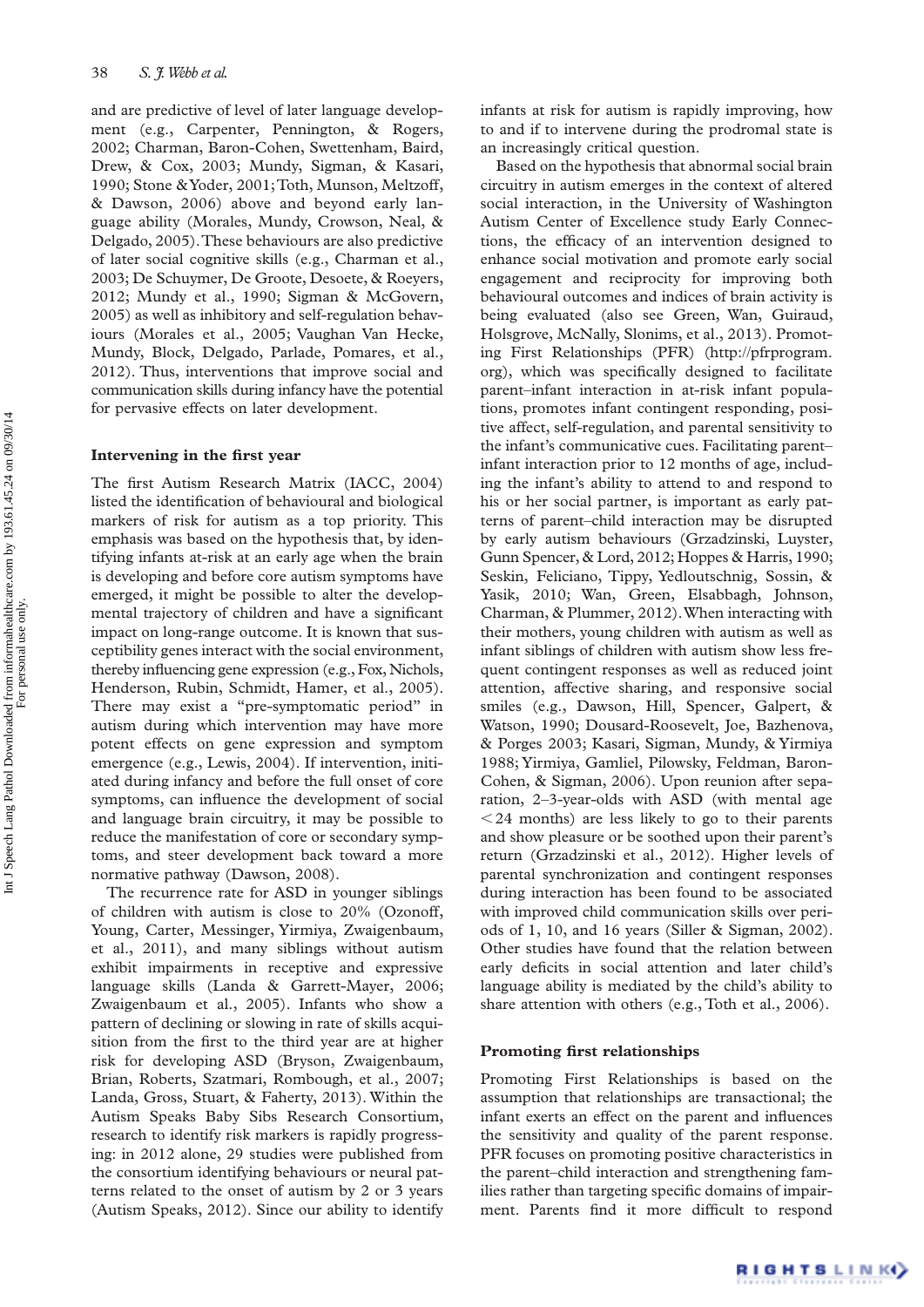sensitively to infants who have regulatory difficulties and who have less reciprocal interaction styles (Kelly, Day, & Streissguth 2000; O'Connor, Sigman, & Brill 1987; Tronick & Field, 1986; Yehuda, Engel, Brand, Seckl, Marcus, & Berkowitz, 2005). Interventions, such as PFR, that help parents regulate infants' negative affect, appear to both increase caregiver sensitivity to infant cues and promote communicative development (van Den Boom 1994, 1995). Such interventions are designed to take into account the individual characteristics of both members of the dyad, and they are sensitive to the "dance" that the dyad performs together (Poehlmann & Fiese, 2001). Evidence suggests that brief, relationship-focused interventions, such as PFR, can be quite effective when the specific target outcome is parental sensitivity and infant contingent responding. Bakermans-Kranenburg, van Ijzendoorn, and Juffer (2003) conducted a meta-analysis of 81 studies promoting mother-infant interaction and found that interventions focusing on promoting maternal sensitivity were more effective than the combination of all other types of interventions. The most effective interventions for enhancing maternal sensitivity involved fewer than 16 sessions, used video feedback, and were utilized with populations in which child characteristics, rather than parent characteristics, were risk factors. PFR has resulted in improved quality of the mother-child interaction, as reflected in more maternal contingent responses and greater overall responsiveness and sensitivity to the child (Kelly, Buelhman, & Caldwell, 2000). Importantly for children at-risk for autism, the children also became significantly more responsive and contingent with their mothers (Kelly, Zuckerman, & Rosenblatt, 2008).

Given the likelihood that many high risk infant siblings of children with autism will be showing only mild or even no impairments in the first year, and the fact that many families will be under stress (e.g., Estes, Munson, Dawson, Koehler, Zhou, & Abbott, 2009), positive family focused interventions are highly appropriate and potentially beneficial for all families. Families of children with disabilities experience many types of stressors, including lack of available medical resources, financial burden, distress related to concerns of a second child at genetic risk, perceived personal distress, and the challenge of child behaviour problems (Baker, Blacher, Crnic, & Edelbrock, 2002). Early interventions should provide appropriate "anticipatory guidance" regarding strategies for enhancing parent-infant interactions that can be utilized later when problems begin to arise (Nelson, Wissow, & Cheng, 2003). Moreover, as autism symptoms may emerge after the first year, or change in severity and presentation, parent coaching in autism-specific interventions may help to offset stress increases (e.g., Estes, Vismara, Mercado, Fitzpatrick, Elder, Greenson, et al., 2013: McConachie & Diggle, 2007).

## **Models of early intervention: Primary and stepped care**

One promising approach is to address early intervention using a stepped care method, in which treatments are provided sequentially according to need (Davison, 2000; Fairburn, Agras, & Wilson 1992; Garner & Needleman 1997). Also referred to as "multi-level" or "tiered", such approaches have been used to treat other child-onset disorders (e.g., Fairburn et al., 1992; Garner & Needleman 1997; Sanders, Turner, & Markie-Dadds, 2002; Wilson, Vitousek, &Loeb, 2000). For both symptomatic and non-symptomatic high-risk infants, PFR is an appropriate low-intensity and low-cost intervention focused on enhancing the ability of the parent to respond adaptively to infant cues, which is expected to have positive benefits for infant-parent dyads in light of the well-documented high levels of stress that families with children with autism experience (Abbeduto, Seltzer, Shattuck, Krauss, Orsmond, & Murphy, 2004; Blacher & McIntyre, 2006; Eisenhower, Baker, & Blacher, 2005; Estes et al. 2009; Gallagher & Bristol 1989; Kasari & Sigman, 1997). Following a stepped care model, as symptoms emerge, a more targeted ASD-specific intervention (e.g., such as parent-mediated ESDM; Rogers et al., 2012) could be provided. Such interventions would involve autism-specific training delivered by the parent within the toddler's home environment. Then, if symptoms persist or worsen, transition to an increased intensity/therapist delivered intervention would be appropriate. Intervention models such as PFR and ESDM reflect theoretical continuity, as both interventions view the child's social motivation and ability to engage in social relationships as a critical foundation and final common pathway responsible for promoting and maintaining many aspects of development. Both interventions utilize strategies that make social relationships more rewarding for the child, thereby improving the child's social motivation.

## **Conclusion**

We agree with Camarata (2014) that additional empirical evidence is critically needed to evaluate ASD treatment models, including timing, intensity, and delivery in young children with ASD, and should be a research priority. The Interagency Autism Coordinating Committee continues to highlight this need, focusing on "Which treatments and interventions will help?" as a primary domain of the Strategic Plan for autism spectrum disorder research (IACC, 2012). This is a field that is rapidly moving forward, with recent investigations documenting treatment success in the use of medications for both primary and secondary symptoms, the role of targeted joint attention training, and improvement in peer relations and core symptoms through social skills training among a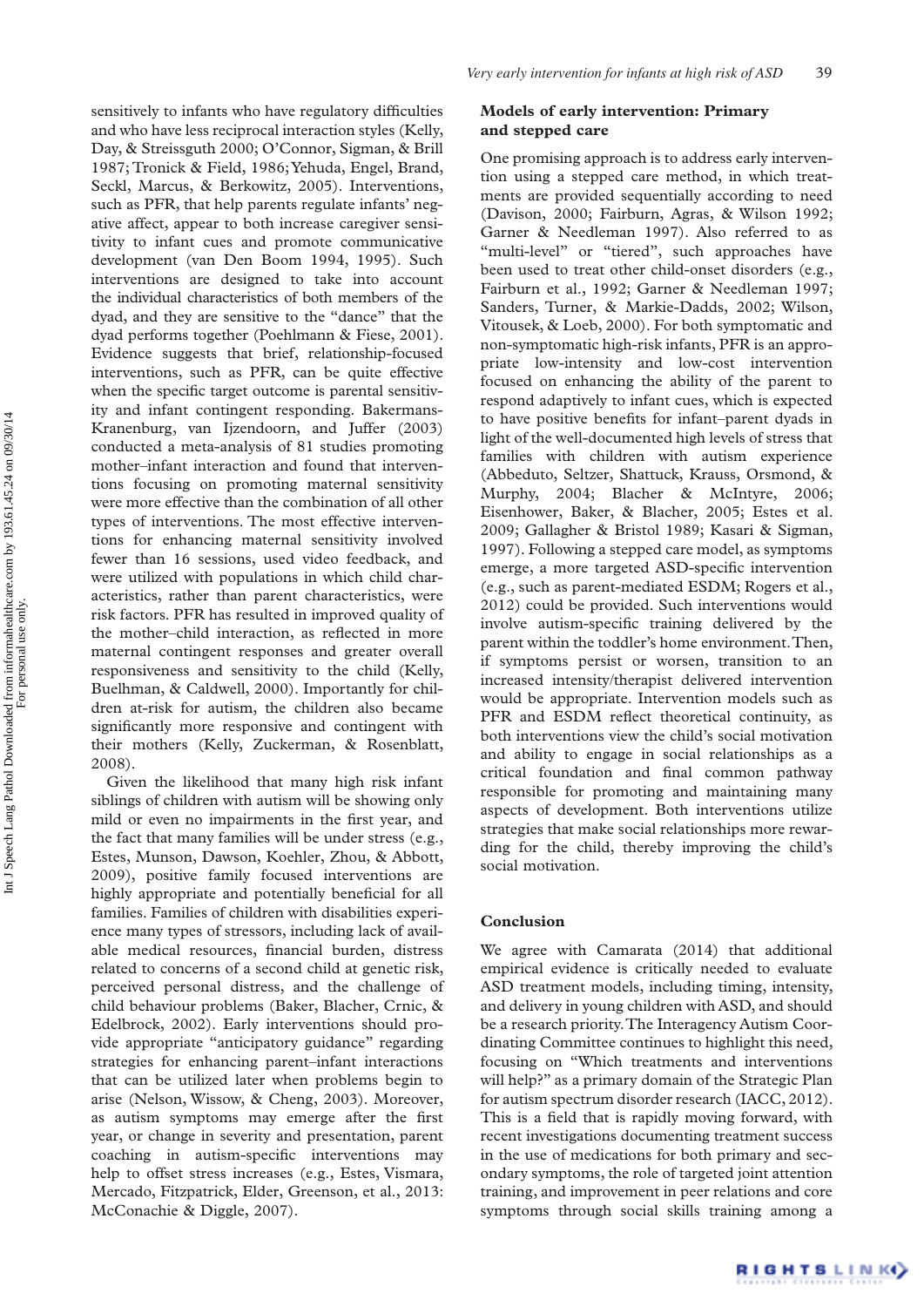number of other critical discoveries (see IACC, 2013 for review).

### **Acknowledgements**

Support for this project was provided by the NIH (R01 HD064820 Webb; P50 HD055782 Webb), Autism Speaks (Jones), and Innovative Medicines Initiative resources, which are composed of financial contribution from the European Union's Seventh Framework Program (FP7/2007-2013) and EFPIA companies' in kind contribution (115300 Jones). Additional thanks to the participant families and staff of the UW ACE Early Connections study and Promoting First Relationships intervention team.

*Declaration of interest:* The authors report no conflicts of interest. The authors alone are responsible for the content and writing of the paper.

## **References**

- Abbeduto, L., Seltzer, M. M., Shattuck, P., Krauss, M. W., Orsmond, G., & Murphy, M. M. (2004). Psychological wellbeing and coping in mothers of youths with autism, down syndrome, or fragile X syndrome . *American Journal of Mental Retardation*, *109*, 237 – 254 .
- Autism Speaks . (2012) . *Baby Siblings Research Consortium Annual Report 2012*. New York, NY: Autism Speaks Inc. http://www. autismspeaks.org/sites/default/files/documents/baby-sibs/2012 annualreport\_update\_-\_may14.pdf.
- Baker, B. L., Blacher, J., Crnic, K. A., & Edelbrock, C. (2002). Behavior problems and parenting stress in families of threeyear-old children with and without developmental delays. *Journal Information*, *107*, 433 – 444 .
- Bakermans-Kranenburg, M. J., van Ijzendoorn, M. H., & Juffer, F. (2003). Less is more: Meta-analysis of sensitivity and attachment interventions in early childhood. *Psychological Bulletin*, 129, 195-215.
- Blacher, J., & McIntyre, L. L. (2006). Syndrome specificity and behavioral disorders in young adults with intellectual disability: Cultural differences in family impact . *Journal of Intellectual Disability Research*, 50, 184-198.
- Bryson, S. E., Zwaigenbaum, L., Brian, J., Roberts, W., Szatmari, P., Rombough, V., et al. (2007). A prospective case series of high-risk infants who developed autism. *Journal of* Autism and Developmental Disorders, 37, 12-24.
- Burner, K., Jones, E. J. H., Venema, K., Murias, M., Elsabbagh, M., Johnson, M., et al. (2013). EEG response to social and non-social stimuli as an early risk marker for ASD, Unpublished data.
- Camarata, S. (2014). Early identification and early intervention in autism spectrum disorders: Accurate and effective? *International Journal of Speech-Language Pathology*, 16, 1-10.
- Carpenter, M., Pennington, B. F., & Rogers, S. J. (2002). Interrelations among social-cognitive skills in young children with autism . *Journal of Autism and Developmental Disorders*, *32*, 91 – 106 .
- Charman, T., Baron-Cohen, S., Swettenham, J., Baird, G., Drew, A., & Cox, A. (2003). Predicting language outcome in infants with autism and pervasive developmental disorder. *International Journal of Language and Communication Disorders*, 38, 265-285.
- Davison, G. C. (2000). Stepped care: doing more with less? *Journal of Consulting Clinical Psychology*, *68*, 580 – 585 .
- Dawson, G. (2008). Early behavioral intervention, brain plasticity, and the prevention of autism spectrum disorder . *Development and Psychopathology*, *20*, 775 .
- Dawson, G., Carver, L., Meltzoff, A. N., Panagiotides, H., McPartland, J., & Webb, S. J. (2002). Neural correlates of face and object recognition in young children with autism spectrum disorder, developmental delay, and typical development. *Child Development*, 73, 700-717.
- Dawson, G., Hill, D., Spencer, A., Galpert, L., & Watson, L. (1990). Affective exchanges between young autistic children and their mothers . *Journal of Abnormal Child Psychology*, *18*, 335 – 345 .
- Dawson, G., Jones, E., Merkle, K., Venema, K., Lowy, R., Faja, S., et al. (2012). Early behavioral intervention is associated with normalized brain activity in young children with autism . *Journal of the American Academy of Child and Adolescent*, 51, 1150-1159.
- Dawson, G., Munson, J., Estes, A., Osterling, J., McPartland, J., Toth, K., et al. (2003). Neurocognitive function and joint attention ability in young children with autism spectrum disorder versus developmental delay. *Child Development*, 73,  $345 - 358$
- Dawson, G., Rogers, S., Munson, J., Smith, M., Winter, J., Greenson, J., et al. (2010). Randomized, controlled trial of an intervention for toddlers with autism: The Early Start Denver Model. Pediatrics, 125, e17-e23.
- Dawson, G., Webb, S. J., & McPartland, J. (2005). Understanding the nature of face processing impairment in autism: Insights from behavioral and electrophysiological studies . *Developmental Neuropsychology*, *27*, 403 – 424 .
- De Schuymer, L., De Groote, I., Desoete, A., & Roeyers, H. (2012) . Gaze aversion during social interaction in preterm infants: A function of attention skills? *Infant Behavior and Development*, *35*, 129 – 139 .
- Doussard-Roosevelt, J. A., Joe, C. M., Bazhenova, O. V., & Porges, S. W. (2003). Mother-child interaction in autistic and nonautistic children: Characteristics of maternal approach behaviors and child social responses . *Development and Psychopathology*, *15*, 277 – 295 .
- Eisenhower, A. S., Baker, B. L., & Blacher, J. (2005). Preschool children with intellectual disability: Syndrome specificity, behaviour problems, and maternal well-being. *Journal of* Intellectual Disability Research, 49, 657-671.
- Estes, A., Munson, J., Dawson, G., Koehler, E., Zhou, X. H., & Abbott, R. (2009). Parenting stress and psychological functioning among mothers of preschool children with autism and developmental delay. Autism, 13, 375-387.
- Estes, A., Vismara, L., Mercado, C., Fitzpatrick, A., Elder, L., Greenson, J., et al. (2013). The impact of parent-delivered intervention on parents of very young children with autism. *Journal of Autism and Developmental Disorders*, Epub ahead of print.
- Fairburn, C. G., Agras, W. S., & Wilson, G. T. (1992). The research on the treatment of bulimia nervosa: Practical and theoretical implications . In *Bristol-Myers Squibb/Mead Johnson Nutrition Symposia*, *10*, 317 – 340 .
- Fox, N. A., Nichols, K. E., Henderson, H. A., Rubin, K., Schmidt, L., Hamer, D., et al. (2005). Evidence for a geneenvironment in predicting behavioral inhibition in middle childhood. Psychological Science, 16, 921-926.
- Gallagher, J. J., & Bristol, M. (1989). Families of young handicapped children. *Handbook of Special Education: Research and Practice*, *3*, 295 – 317 .
- Garner, D. M., & Needleman, L. D. (1997). Sequencing and integration of treatments. In D. Garner, & P. Garfinkel, (Eds.), Handbook of treatment for eating disorders (2nd ed.) (pp. 50-63). New York, NY: Guilford Press .
- Green, J., Wan, M. W., Guiraud, J., Holsgrove, S., McNally, J., Slonims, V., et al. (2013). Intervention for infants at risk of developing autism: A case series . *Journal of Autism and Developmental Disorders*, 43, 1-13.
- Grelotti, D. J., Gauthier, I., & Schultz, R. T. (2002). Social interest and the development of cortical face specialization: what autism teaches us about face processing. *Developmental Psychobiology*, *40*, 213 – 225 .

RIGHTS LINKO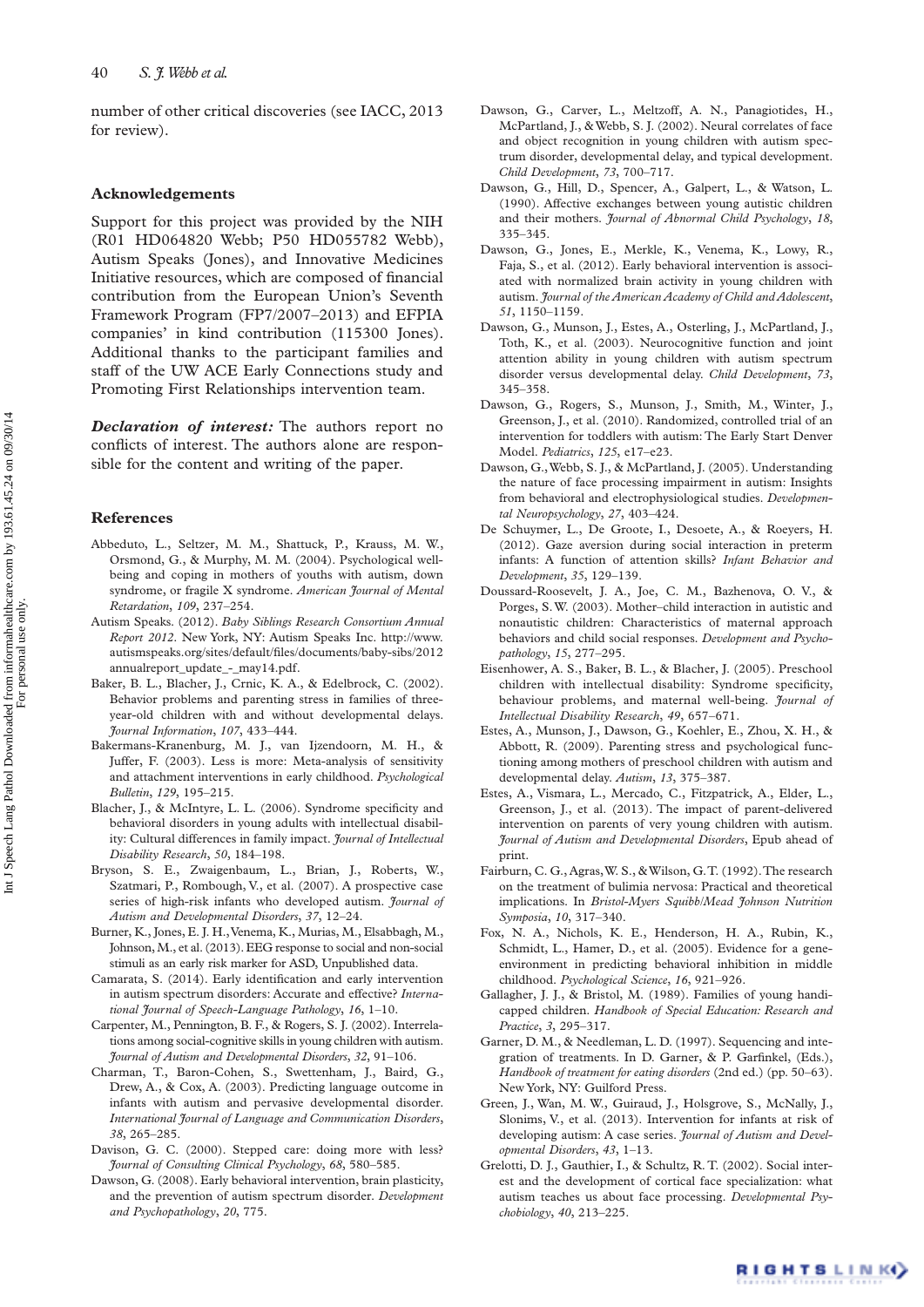- Grzadzinski, R. L., Luyster, R., Gunn Spencer, A. G., & Lord, C. (2012) . Attachment in young children with autism spectrum disorders: An examination of separation and reunion behaviors with both mothers and fathers. Autism, Epub ahead of print.
- Hoppes, K., & Harris, S. L. (1990). Perceptions of child attachment and maternal gratification in mothers of children with autism and Down syndrome . *Journal of Clinical Child Psychology*, *19*, 365 – 370 .
- Interagency Autism Coordinating Council . (2004) . *IACC report to the congressional appropriations committee on the state of autism research*. Washington, DC: Department of Health and Human Services . http://iacc.hhs.gov/reports/2004/report-to-the-congres sional-appropriations-committee-april.shtml#research-matrix.
- Interagency Autism Coordinating Council . (2012) . *Strategic plan for autism spectrum disorder research –2012 Update*. Washington, DC: Department of Health and Human Services . http://iacc. hhs.gov/strategic-plan/2012/print\_version.jsp.
- Interagency Autism Coordinating Council . (2013) . *Evaluating progress on the IACC autism research matrix*. Washington, DC: Department of Health and Human Services . http://iacc.hhs. gov/publications/2006/evaluating-progress-autism-matrixnov17.shtml.
- Johnson, M. H., Griffin, R., Csibra, G., Halit, H., Farroni, T., De Haan, M., et al. (2005). The emergence of the social brain network: Evidence from typical and atypical development. Development and Psychopathology, 17, 599-619.
- Jones, E. J., Webb, S. J., Estes, A., & Dawson, G. (2013). Rule learning in autism: The role of reward type and social context. *Developmental Neuropsychology*, *38*, 58 – 77 .
- Kasari, C., & Sigman, M. (1997). Linking parental perceptions to interactions in young children with autism . *Journal of Autism*  and Developmental Disorders, 27, 39-57.
- Kasari, C., Sigman, M., Mundy, P., & Yirmiya, N. (1988). Caregiver interactions with autistic children. *Journal of Abnormal Child Psychology*, 16, 45-56.
- Kelly, J. F., Buehlman, K., & Caldwell, K. (2000). Training and early intervention to promote quality parent-child interaction in homeless families. Topics in Early Childhood Special Education, 20, 174-185.
- Kelly, J. F., Zuckerman, T., & Rosenblatt, S. (2008). Promoting first relationships: A relationship-focused early intervention approach. Infants and Young Children, 21, 285-295.
- Kelly, S. J., Day, N., & Streissguth, A. P. (2000). Effects of prenatal alcohol exposure on social behavior in humans and other species. *Neurotoxicology and Teratology*, 22, 143-149.
- Landa, R., & Garrett Mayer, E. (2006). Development in infants with autism spectrum disorders: A prospective study . *Journal*  of Child Psychology and Psychiatry, 47, 629-638.
- Landa, R. J., & Kalb, L. G. (2012). Long-term outcomes of toddlers with autism spectrum disorders exposed to short-term intervention. *Pediatrics*, 130 (Suppl 2), S186-S190.
- Landa, R. J., Gross, A. L., Stuart, E. A., & Faherty, A. (2013). Developmental trajectories in children with and without autism spectrum disorders: the first 3 years. *Child Development*, *84*, 429 – 442 .
- Lewis, M. (2004). Environmental complexity and central nervous system development and function . *Mental Retardation and Developmental Disabilities Research Review, 10, 91-95.*
- McConachie, H., & Diggle, T. (2007). Parent implemented early intervention for young children with autism spectrum disorder: A systematic review . *Journal of Evaluation in Clinical Prac*tice, 13, 120-129.
- Mitchell, S., Brian, J., Zwaigenbaum, L., Roberts, W., Szatmari, P., Smith, I., et al. (2006). Early language and communication development of infants later diagnosed with autism spectrum disorder . *Journal of Developmental and Behavioral Pediatrics*, *27*, S69-S78.
- Morales, M., Mundy, P., Crowson, M. M., Neal, A. R., & Delgado, C. E. (2005). Individual differences in infant attention skills, joint attention, and emotion regulation behaviour. International Journal of Behavioral Development, 29,  $259 - 263$
- Mundy, P., Sigman, M., & Kasari, C. (1990). A longitudinal study of joint attention and language development in autistic children. *Journal of Autism and Developmental Disorders*, *20*, 115 – 128 .
- Nelson, C. S., Wissow, L. S., & Cheng, T. L. (2003). Effectiveness of anticipatory guidance: Recent developments . *Current Opinion in Pediatrics*, 15, 630-635.
- O'Connor, M. J., Sigman, M., & Brill, N. (1987). Disorganization of attachment in relation to maternal alcohol consumption . *Journal of Consulting and Clinical Psychology*, *55*, 831 .
- Ozonoff, S., Young, G. S., Carter, A., Messinger, D., Yirmiya, N., Zwaigenbaum, L., et al. (2011). Recurrence risk for autism spectrum disorders: A Baby Siblings Research Consortium study. Pediatrics, 128, e488-e495.
- Poehlmann, J., & Fiese, B. H. (2001). The interaction of maternal and infant vulnerabilities on developing attachment relationships. *Development and Psychopathology*, 13, 1-11.
- Rogers, S. J., Estes, A., Lord, C., Vismara, L., Winter, J., Fitzpatrick, A., et al. (2012). Effects of a brief Early Start Denver Model (ESDM)-based parent intervention on toddlers at risk for autism spectrum disorders: A randomized controlled trial. *Journal of the American Academy of Child and Adolescent Psychiatry*, 51, 1052-1065.
- Sanders, M. R., Turner, K. M., & Markie-Dadds, C. (2002). The development and dissemination of the Triple P-Positive Parenting Program: A multilevel, evidence-based system of parenting and family support. *Prevention Science*, 3, 173-189.
- Schoenbaum, G., Setlow, B., Saddoris, M. P., & Gallagher, M. (2003) . Encoding Predicted Outcome and Acquired Value in Orbitofrontal Cortex during Cue Sampling Depends upon Input from Basolateral Amygdala . *Neuron*, *39*, 855 – 867 .
- Seskin, L., Feliciano, E., Tippy, G., Yedloutschnig, R., Sossin, K. M., & Yasik, A. (2010). Attachment and autism: Parental attachment representations and relational behaviors in the parent-child dyad. *Journal of Abnormal Child Psychology*, 38,  $949 - 960.$
- Sigman, M., & McGovern, C. W. (2005). Improvement in cognitive and language skills from preschool to adolescence in autism . *Journal of Autism and Developmental Disorders*, *35*,  $15 - 23.$
- Siller, M., & Sigman, M. (2002). The behaviors of parents of children with autism predict the subsequent development of their children's communication . *Journal of Autism and Developmental Disorders*, *32*, 77 – 89 .
- Stone, W. L., & Yoder, P. J. (2001). Predicting spoken language level in children with autism spectrum disorders . *Autism*, *5*, 341-361.
- Toth, K., Munson, J., Meltzoff, A. N., & Dawson, G. (2006). Early predictors of communication development in young children with autism spectrum disorder: Joint attention, imitation, and toy play . *Journal of Autism and Developmental Disorders*, *36*,  $993 - 1005$
- Tronick, E., & Field, T. (Eds.). (1986). *Maternal depression and infant disturbance* (No. 34) . Hoboken, NJ: Jossey-Bass .
- Turygin, N., Matson, J. L., Konst, M., & Williams, L. (2013). The relationship of early communication concerns to developmental delay and symptoms of autism spectrum disorders. Devel*opmental Neurorehabilitation*, *16*, 230 – 236 .
- van den Boom, D. C. (1994). The influence of temperament and mothering on attachment and exploration: An experimental manipulation of sensitive responsiveness among lower-class mothers with irritable infants . *Child Development*, *65*, 1457 – 1477 .
- van den Boom, D. C. (1995). Do first-year intervention effects endure? Follow-up during toddlerhood of a sample of Dutch irritable infants. *Child Development*, 66, 1798-1816.
- vaughan van Hecke, A., Mundy, P., Block, J. J., Delgado, C. E., Parlade, M. V., Pomares, Y. B., et al. (2012). Infant responding to joint attention, executive processes, and self-regulation in preschool children. *Infant Behavior and Development*, 35,  $303 - 311.$
- Wan, M.W., Green, J., Elsabbagh, M., Johnson, M., Charman, T., & Plummer, F. (2012). Parent-infant interaction in infant

RIGHTS LINKO